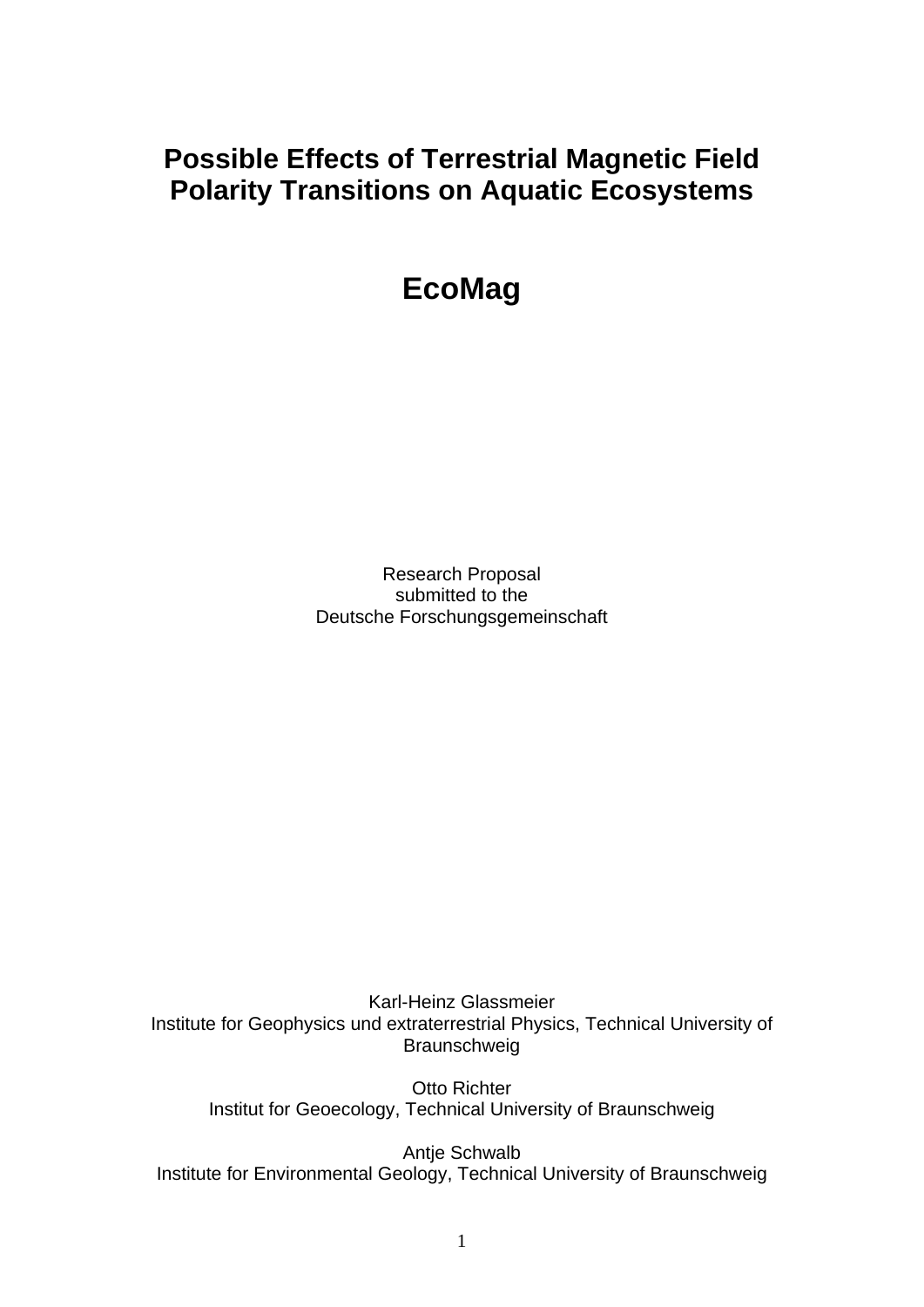### **Application for a New Project (Neuantrag)**

#### **1.1 Applicants (Antragsteller)**

#### **Glaßmeier, Karl-Heinz, Dr. rer. nat.**

Full Professor of Geophysics Institut of Geophysics and extraterrestrial Physics Technical University of Braunschweig, Braunschweig born April, 28, 1954; German

Office address: Institute of Geophysics and extraterrestial Physics Technical Univeristy of Braunschweig Mendelssohnstraße 3 D-38106 Braunschweig, Germany Phone: +49 531 391 5214 Fax: +49 531 391 5220 Email: kh.glassmeier@tu-bs.de

Private address: Friedrich-Löffler-Weg 13 D-38116 Braunschweig, Germany Phone: +49 531 512852

#### **Otto Richter, Dr. rer. nat.**

Full Professor of Geoecology Institut of Geoecology Technical University of Braunschweig, Braunschweig born August 3, 1946

Office address: Institut of Geoecology Technical University of Braunschweig Langer Kamp 19c D-38106 Braunschweig Phone: +49 531 391 5627 Fax: +49 531 391 8170 Email: o.richter@tu-bs.de

Private address: Kreuzwinkel 22 D-38527 Abbesbüttel-Meine Phone: +49 5304 4707

### **Antje Schwalb, Dr. ès sci.**

Associate Professor of Geology Institute of Environmental Geology Technical University of Braunschweig, Braunschweig born February 11, 1964; German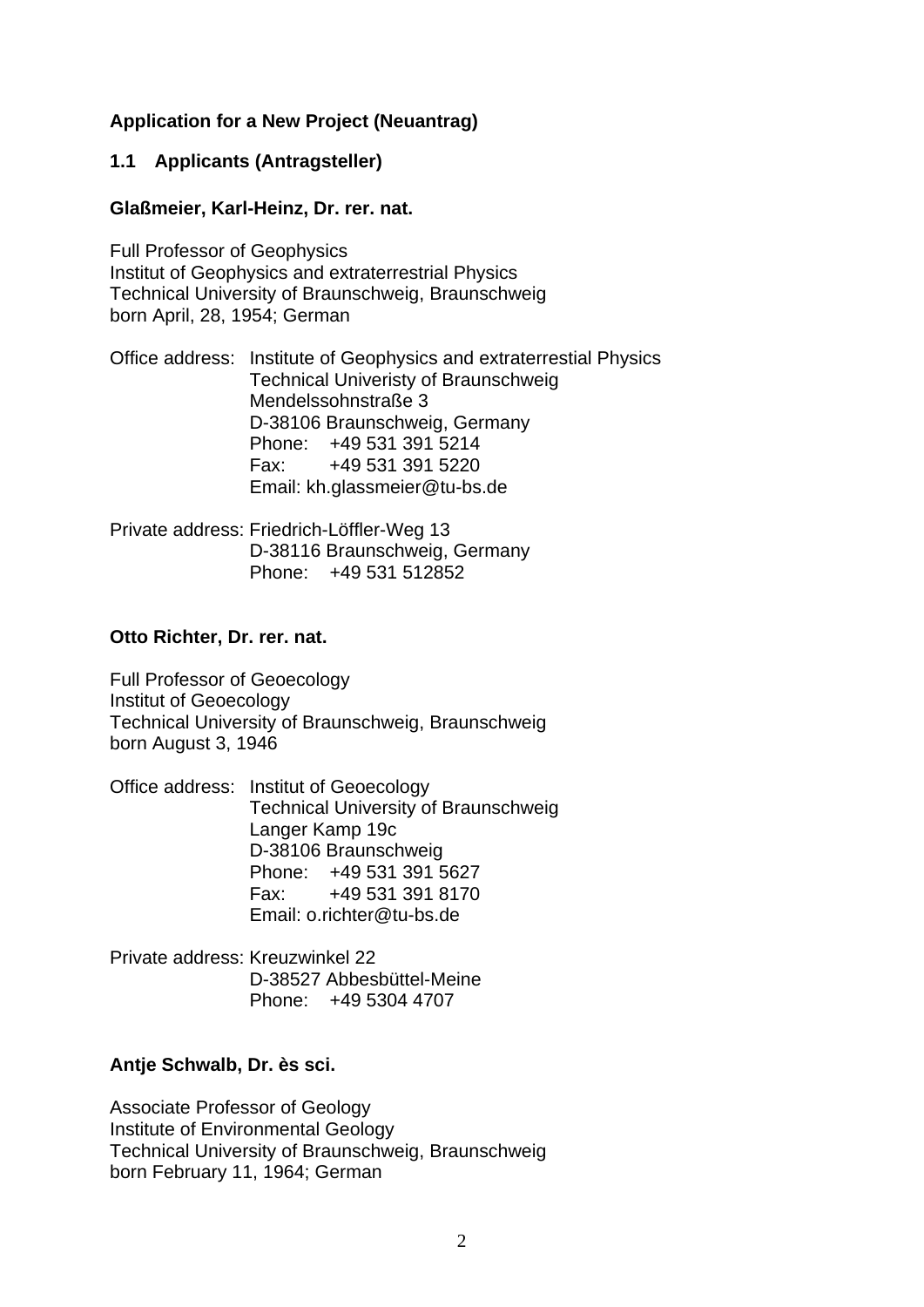Office address: Institute of Environmental Geology Technical University of Braunschweig Pockelsstr. 3 D-38106 Braunschweig Phone: +49 531 391 7241 Fax: +49 531 391 8130 email: antje.schwalb@tu-bs.de

Private address: Ernst-Amme-Strasse 2 D-38114 Braunschweig +49 531 8869787

## **1.2 Topic (Thema)**

Possible effects of geomagnetic polarity transitions on the biosphere

## **1.3 Code name (Kennwort)**

EcoMag

## **1.4 Scientific discipline and field of work (Fachgebiet und Arbeitsrichtung**

Geophysics, Geomagnetism, Environmental Geology, Geoecology, Biology

## **1.5 Scheduled total duration (Voraussichtliche Gesamtdauer)**

Three years; July 1, 2005 – June 30, 2008

## **1.6 Application period (Antragszeitraum)**

Two years; July 1, 2005 – June 30, 2007

## **1.7 Start of funding period (Förderbeginn)**

July 1, 2005

## **1.8 Summary (Zusammenfassung)**

The Earth possesses a global magnetic field for at least 3.5 billion years. This geomagnetic field exhibits major temporal variations with the most dramatic one being a polarity transition. As during such a transition the surface field almost collapses the question of possible effects of this collapse is a most important one. If energetic particles have much better access to the atmosphere during a polarity transition, this may cause an increased nitric oxygen level in the middle atmosphere with a resulting decrease of the ozone column density and a corresponding increase in the surface UV-B radiation. In order to better understand the coupled magnetosphere-ionosphere-atmosphere-biosphere system we propose to develop detailed models of the effect of such a UV-B level increase on selected aquatic ecosystems. By using models describing the atmospheric nitric oxygen increase and the associated UV-B increase during polarity transitions, a bio-optical and phytoplankton model as well as an evolutionary model we want to test (i) the non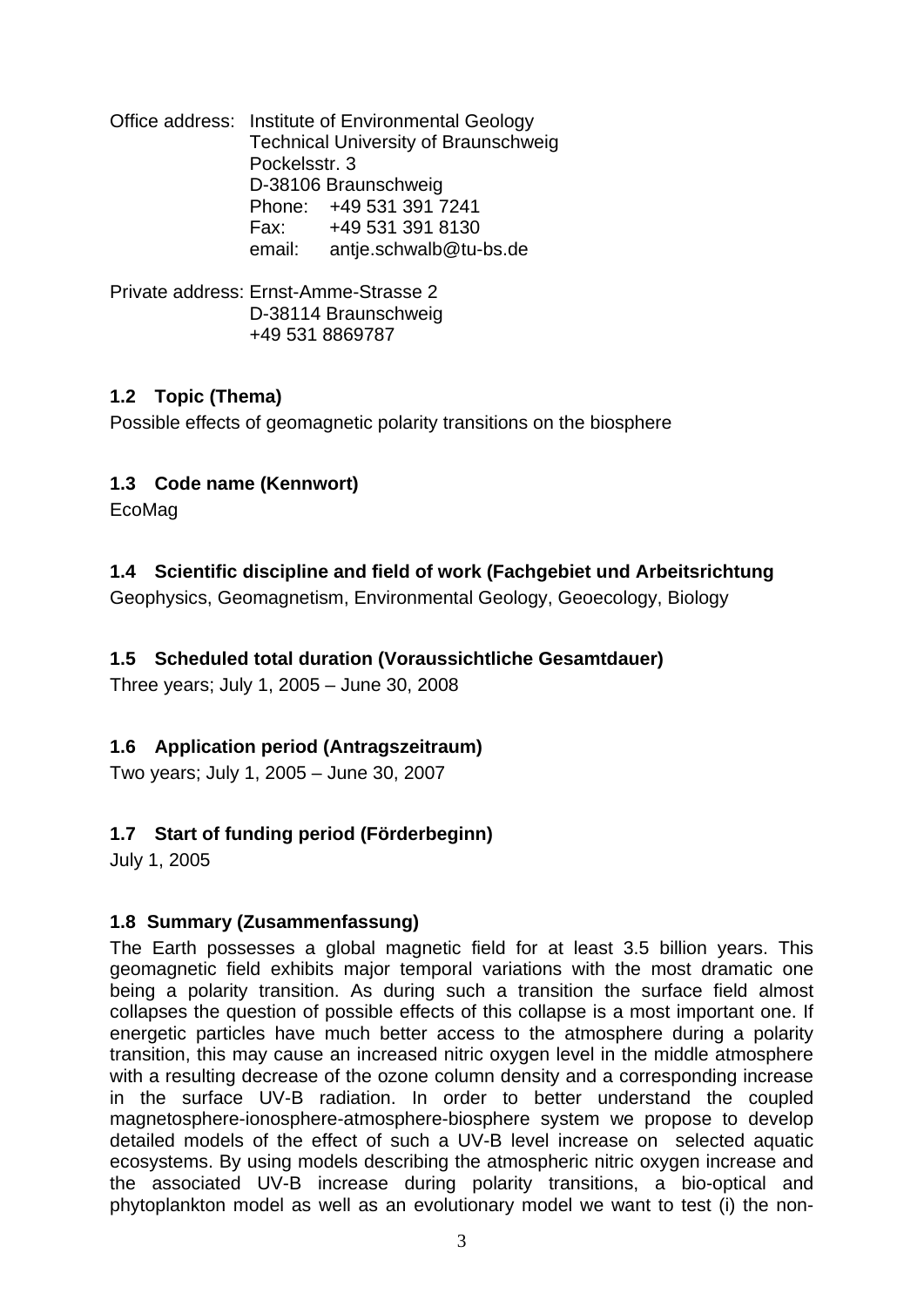linear response of the biosphere on geomagnetic field changes and its delay times, (ii) the sensitivity of different species of the aquatic ecosystem to polarity transition induced UV-B radiation changes and possible evolutionary effects. Another aim of the proposed studies is the identification of proxies that show evidence for the proposed reaction sequence of the magnetosphere-ionosphere-atmospherebiosphere system on polarity transitions.

#### **2 State of the art and preliminary work (Stand der Forschung und eigene Vorarbeiten)**

#### **2.1 State of the art (Stand der Forschung)**

At least since 3.5 billion years planet Earth possesses a global magnetic field which origin is a thermo-gravitationally driven dynamo in the outer core of the Earth. Paleomagnetic studies reveal that this geomagnetic field undergoes large secular variations of its topology as well as strength. The most dramatic change of the geomagnetic field is a polarity transition in which the main component of the field, the dipole component, changes polarity. Such a polarity transition takes about 5,000 years with the surface magnetic field decreasing to about 10% of its normal magnitude [e.g. Merrill and McFadden, 1999]. Transitions are not occurring on a regular, periodic time scale, but are more chaotic events. The last known transition, the Matuyama-Brunhes transition, occurred about 780,000 years ago. Counting the transitions during the last 10 Million years gives one a transition time scale of about 200,000 years. This and the observation that the dipole moment is currently decaying at a fast rate let speculations that the geomagnetic field is approaching another polarity transitions [e.g. Glassmeier, 2003 and references therein]. However, paleomagnetic studies also indicate that the geomagnetic field was much stronger some 4,000 years ago, reaching dipole moments a factor 1.5 larger than today. This can also indicate that the current field is merely trying to reach its nominal strength rather than approaching a transition [e.g. Tauxe, 1993 ].

The current debate about the future of the geomagnetic field raises the question which effects of a polarity transition and other secular variations might have existed on Earth, that is in which way the magnetosphere-ionosphere-atmospherebiosphere (MIAB) system is reacting on a polarity transition. A commonly accepted hypothesis is that Earth without any significant global magnetic field will suffer from the severe particle bombardment caused by cosmic and solar particle radiation. This led to the interpretation of the geomagnetic field representing a shield against this radiation. If this shield collapses major impacts on the biosphere are expected. The correlation between secular variations of the geomagnetic field intensity and enhanced cosmic-ray production of  $10B$ e or  $36C$ l is well established [e.g. McHargue et al., 2000; Baumgartner et al., 1998] and indicates that the geomagnetic field is at least strongly moderating the access of energetic particles into the atmosphere. Despite several studies searching, for example, a correlation between polarity transitions and faunal extinctions [e.g. Hays, 1971; Raup, 1985] there is no clear evidence and the question whether polarity transitions have a major effect on the biosphere and via what mechanisms is still open.

A possible link between the geodynamo and the biosphere is via the atmosphere. For example, Tinsley and Deen [1991] speculate about a connection via electro-freezing of super cooled water in the troposphere. Another possible link is suggested via energetic particle induced  $NO<sub>x</sub>$  and  $HO<sub>x</sub>$  increases in the middle atmosphere, subsequent vertical transport of these molecules down to the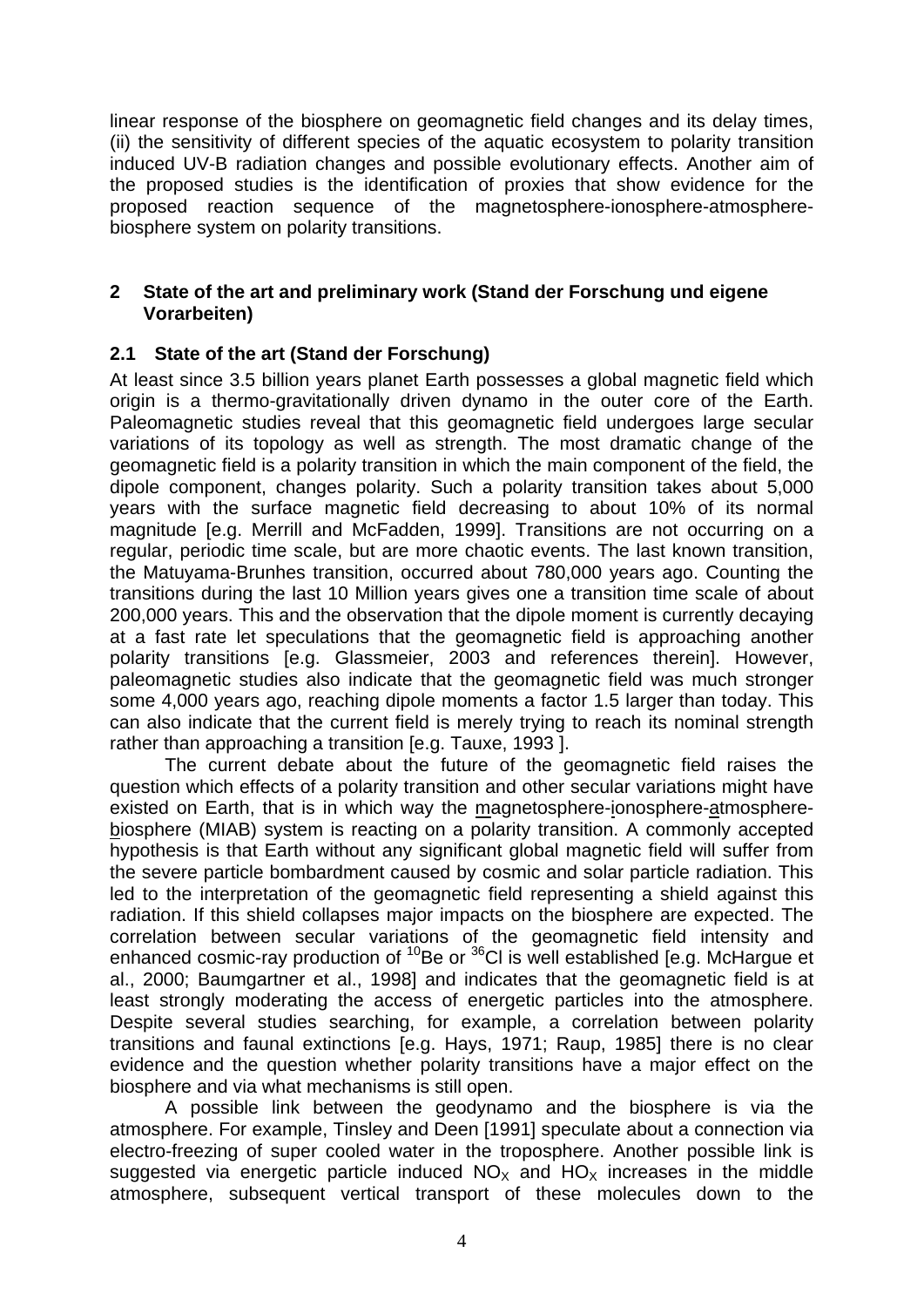stratosphere where a clear decrease of the ozone column density should result. This in turn implies a significantly increased level of UV-B radiation with possible effects on the biosphere. This chain of interactions is well established by recent observations during solar proton events (SPE) and their effects on the atmosphere [e.g. Crutzen et al., 1975; Jackman et al., 2001]. During a normal SPE these atmospheric effects are minor, yet detectable. A long-duration decrease of the stratospheric ozone, however, and an increase of the UV-B is not expected due to such normal SPEs.

The consequences of a tropospheric UV-B increase are the topic of many studies. Since many decades the total ozone column is measured continuously at different locations on the Earth and in orbit. The results indicate a current latitude dependent decrease of the stratospheric ozone with major effects observed in the polar region, that is in the so-called ozone hole [e.g. Solomon, 1988; Staehelin et al., 2001]. A decrease in the stratospheric ozone is expected to be accompanied by an increase in tropospheric UV radiation as the stratospheric ozone constitutes a filter against harmful UV-B radiation. Thus a reduction of total ozone causes an increase in the terrestrial erythemal irradiation dose [e.g. Casale, 2000].

However, more detailed studies by Sinnhuber et al. [2003] and Schröder et al. [2005] indicate a major global reaction of the atmosphere on heavy energetic particle bombardment during periods of low-geomagnetic field and assuming strong SPEs. A large natural ozone hole around the northern rotation pole during boreal winter was modelled assuming zero geomagnetic field. The ozone column density was depleted by up to 50% accompanied by a drastic increase of the UV radiation at the ground. It is this increase of radiation which will have a major effect on members of the biosystem.

The obvious question is what are the consequences of this decrease on the biosphere. As most of the Earth surface is covered by the oceans this question can be focused on the effect of aquatic systems to increased UV-B stress. All aquatic organisms are susceptible to UV-B. It has the potential to cause different effects, including alteration in the structure of proteins, DNA and other biologically relevant molecules, chronic depression of key physiological processes, and acute physiological stress.

Many photosynthetic organisms, which are exposed to visible and UV radiation in their natural environment, have developed strategies to minimize damage from UV exposure. Examples for such mechanisms are: repair of DNA-damage by photo reactivation and excision repair [e.g. Britt, 1995], accumulation of carotenoids and detoxifying enzymes or radical quenchers and antioxidants that provide protection by scavenging harmful radicals or oxygen species [e.g. Mittler, 1991]. A further mechanism is to synthesize photoprotective compounds, e.g. scytonemin and mycosporine-like amino acids (MAAs) [e.g. Sinha and Häder, 2002].

Aquatic organisms such as phytoplankton or algae can synthesize compounds that directly or indirectly absorb UV energy. MAAs are one class of these UVabsorbing compounds, with absorption maxima between 309 to 360 nm. MAAs have been found in phytoplankton and benthic cyan bacteria, with MAA concentrations in phytoplankton declining with depth. Cyan bacteria can also synthesize scytonemin, which has a maximum absorption at 370 nm (e.g. Garcia-Pichel and Castenholz 1991). A third group of protective compounds employed by algae are the carotenoids, which do not directly absorb UV but are quenchers of radical oxygen species. All this indicates that members of aquatic ecosystems have a variety of possibilities to react on increased UV-B irradiation with the actual consequences depending on the actual conditions in their ecosystem.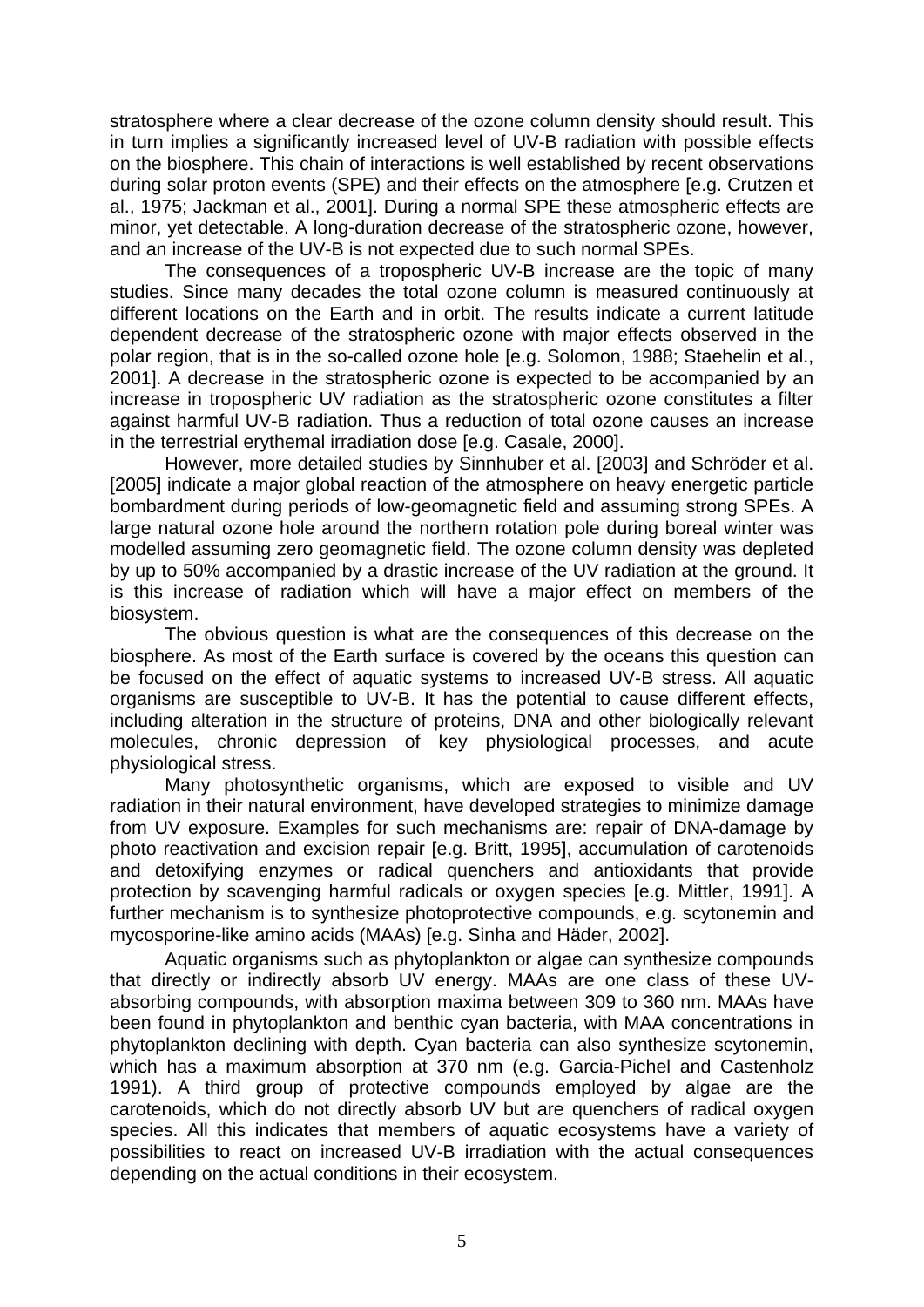The production of compounds directly or indirectly absorbing UV-B radiation that preserve over time provides a proxy for the reconstruction of past solar UV-B [e.g. Rozema, 2002] and thus opens a possibility to correlate the paleomagnetic field record with any energetic particle induced decrease of the ozone column density. However, though the dilution of stratospheric ozone and the related increase of UV-B radiation on the surface is generally confirmed [Madronich, 1992; Kerr, 1993] there is not much information about the occurrence of past analogous events. For this reason it is important to link the UV-B with results of fossil record examinations and furthermore to create a model that predicts the effects of increased UV-B on the biosphere. Consequences of enhanced UV-B on especially aquatic ecosystems derived on the basis of already known facts may be generally the (1) loss of biomass [e.g. Leavitt et al. 2003], (2) changes in species composition, (3) decrease in availability of nitrogen compounds and (4) reduced sink capacity for atmospheric carbon dioxide [e.g. Häder, 2000]. Though major consequences of increased UV-B radiation on aquatic ecosystems are thus expected the question remains whether UV-penetration is directly controlled by the atmospheric ozone column density or whether dissolved organic matter (DOM) influenced by major environmental changes controls the UV-penetration. Studies by Pienitz and Vincent [2000] reveal that DOM probably plays the more dominating role.

If indeed the magnetosphere and the atmosphere are more accessible to energetic particles during polarity transitions, and if this leads to natural ozone holes causing increased UV-B radiation stress at the Earth surface then major impacts on aquatic organisms and ecosystem are expected. This scenario could be tested by stratigraphic evidence. In 1967 paleomagnetic polarity changes have been detected in nine deep-sea sedimentary cores from the Pacific-Antarctic Basin where in an extinction horizon of radiolarian assemblages closely correlates with a polarity change [Watkins, 1967]. In a further detailed study of 28 deep-sea piston cores that cover the last 2.5 m.y. eight species of radiolaria became extinct (Fig. 1; Hayes, 1971). Rozema [2002] presented evidence for enhanced solar UV-B inducing increased UV-B absorbance of sporopollenin in pollen and spores of mosses, which may be preserved in the fossil record. The use of UV-B absorbing polyphenolics in pollen as a proxy of solar UV-B may allow reconstruction of historical UV-B levels. The comparison with sedimentary data of reversals and fossil pollen or spores may be an appropriate proxy for the possibility that increased cosmic radiation at the time of a reversal may affect organisms. Sediments from aquatic systems that include UVsensitive proxies may provide a test for any past UV climate (Rozema et al., 2002).

Previous studies thus allow to formulate the hypothesis that during a geomagnetic polarity transition energetic particle cause a significant decrease of the atmospheric ozone coupled with a clear increase of the surface UV-B radiation. As UV-B radiation is known to have major effects on, for example, aquatic ecosystems polarity transitions may effect the biosphere via the outlined processes. However, the question remains how important this influence is with respect to other controlling factors such as the production of DOM or solar activity [e.g. Roezema et al., 2002] and to what extend the geomagnetic field influence can be quantified and separated from the other controlling factors.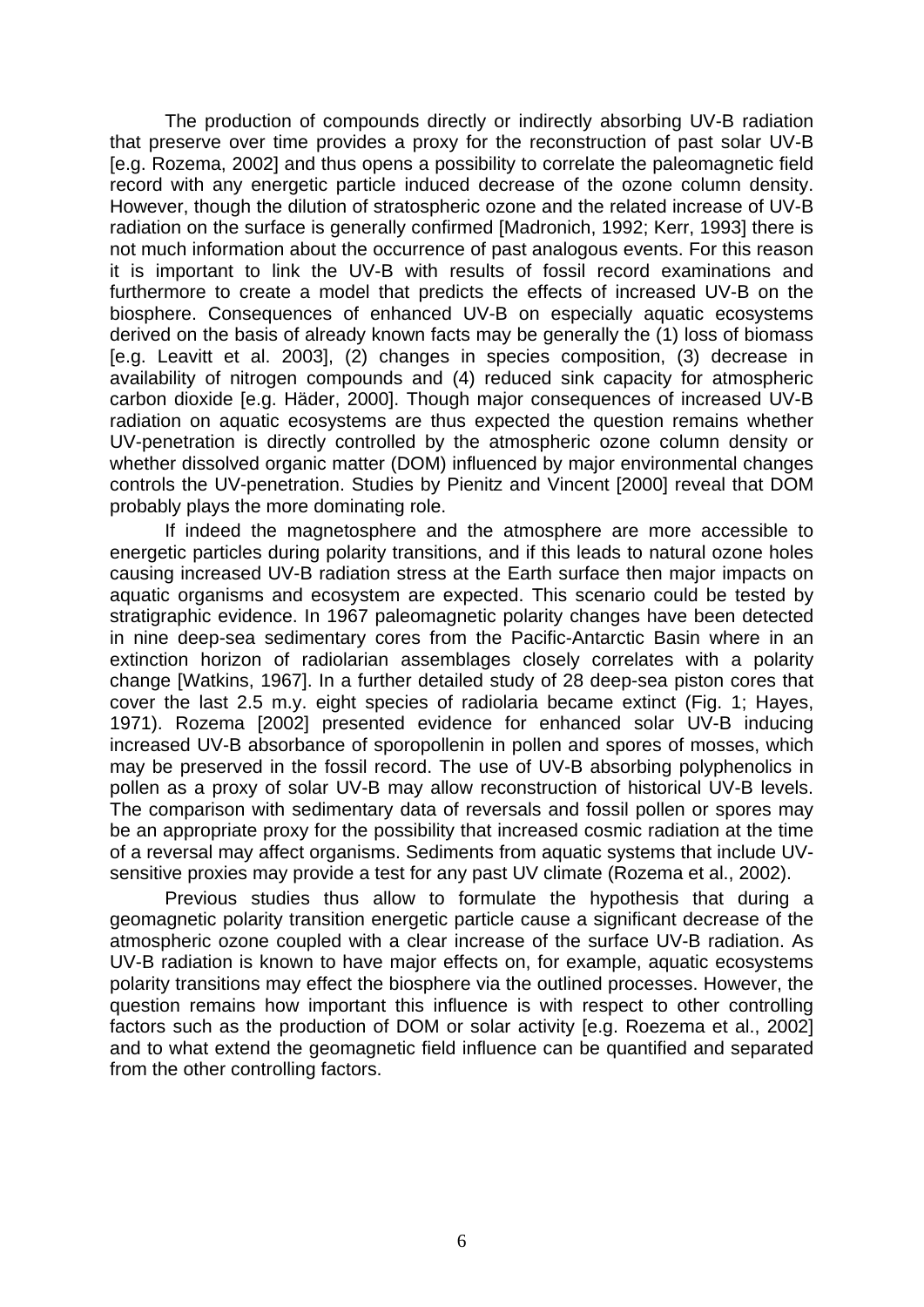

Fig. 1 Radiolaria extinction associated with paleomagnetic epochs and events (after Hays, 1971).

### **2.2 Preliminary work (Eigene Vorarbeiten)**

The topic of the proposed research is a very interdisciplinary one. Thus three applicants with different fields of expertise are jointly proposing this study. All three are working at the same university in the same faculty. This guarantees a very high level of cooperative research and has stimulated this very interdisciplinary research proposal.

The applicants are experienced in modelling and analysing the magnetosphere-ionosphere-atmosphere-biosphere system (see also the attached list of publications). Karl-Heinz Glaßmeier has extensive experience in the field of magnetospheric and ionospheric physics [e.g. Vogt and Glassmeier, 2000; Vogt and Glassmeier, 2001; Glassmeier et al., 2004; Stadelmann et al., 2005]. These studies tackle the problem of magnetospheric dynamics during a polarity transition and the impact of energetic particles on the atmosphere. Results from these studies are currently used to update the work by Sinnhuber et al. [2003] with respect to more realistic magnetic field configurations. Tools under development at the Technical University of Braunschweig, the University of Osnabrück, and the University of Bremen will allow a detailed modelling of the magnetosphere-ionosphere-atmosphere part of MIAB for typical reversal conditions.

Modelling complex ecosystems is a speciality of Otto Richter [e.g. Richter, 1985; Richter and Söndgerath, 1990]. His current work is related to flow models of genetic information in ecosystems [Richter and Seppelt, 2002 and 2004], population dynamics modelling [e.g. Apel et al., 2003], or questions of the global carbon dioxide cycle [e.g. Hiete et al., 2001]. Based on this experience first models have been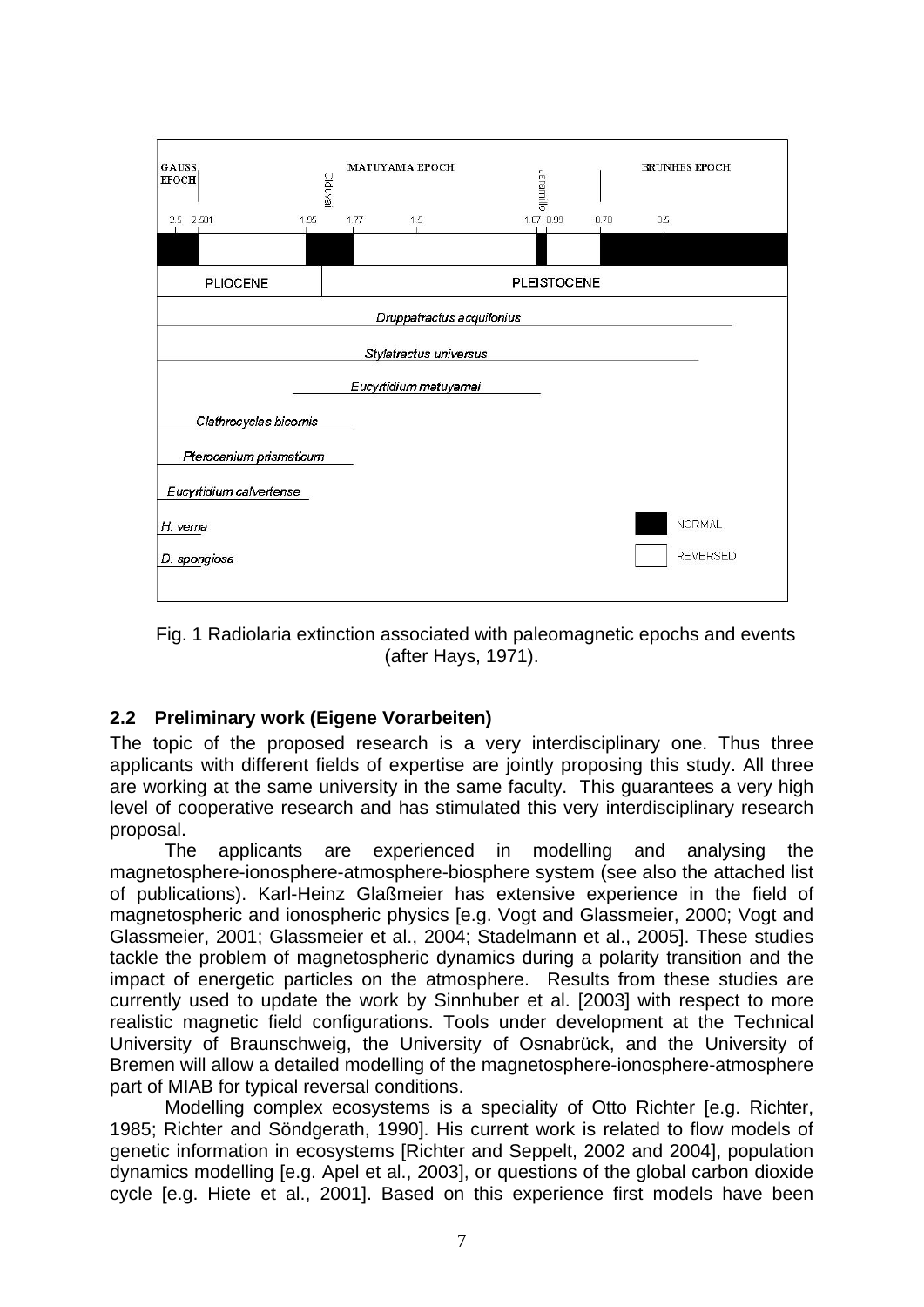designed to study the increase of UV-B and the associated phytoplancton dynamics. These studies show the feasibility of our approach.

In her research Antje Schwalb uses a combination of micropaleontology, sedimentology and stable isotope geochemistry to reconstruct environmental dynamics and climate [e.g. Schwalb et al., 2003]. She has worked with lake systems from different climate sensitive areas ranging from the Alpine region of Central Europe [e.g. Schwalb et al., 1998], the north-central USA [e.g. Schwalb et al., 2002a], the Chilean Altiplano [e.g. Valero-Garcés et al., 2003] to the Patagonian Steppe [Schwalb et al., 2002b, Markgraf et al., 2003]. One of her main interests is the response of fossil species assemblages to past environmental and climate change. She will thus provide expertise in paleoecology and paleoclimate to the project.

The PhD student, Petra Moebus, for whom funds are requested here, holds a diploma in Geoecology and is highly skilled for the kind of research proposed. Since October 1, 2004 Petra Moebus is already working on the subject, supported by internal funds of the Institute of Geophysics and extraterrestrial Physics of the TU Braunschweig. Since that time a very thorough literature search has been conducted and first contacts with other international working groups have been established.

### **3 Goals and work schedule (Ziele und Arbeitsprogramm)**

#### **3.1 Goals (Ziele)**

The scientific aim of the proposed study is to develop a model which allows to study in more detail certain aspects of the magnetosphere-ionosphere-atmospherebiosphere system during a geomagnetic polarity transition. In particular, we aim to model the reaction of the aquatic biosphere on increased UV-B radiation that may occur during a polarity transition due to increased access of energetic particles into the atmosphere. The conceptual model of EcoMag is outlined in Fig. 2.



Figure 2. The EcoMag conceptual model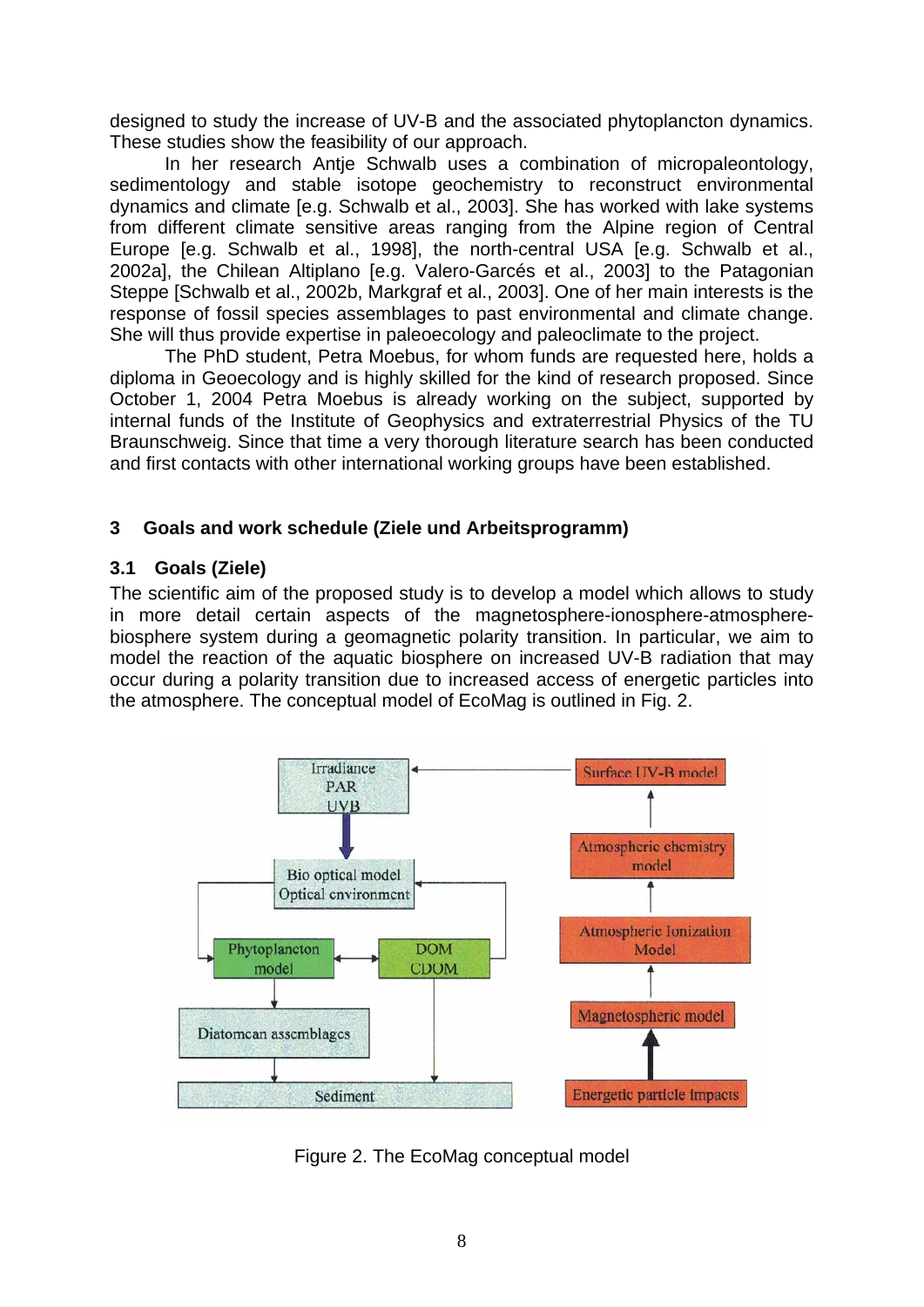Two sets of state variables are important for this model. The first set is given by the flux of impacting energetic particles and its variation in time, the structure of the geomagnetic field during a polarity transition as represented by the spherical harmonic coefficients of the field, and general atmospheric conditions. The existing magnetosphere-ionosphere-atmosphere model accessible to us [Stadelmann, 2005; Schröder et al., 2005; Sinnhuber et al; 2003] allows to determine surface estimates of photosynthetically active radiation (PAR) and the UV-B flux. The second set of state variables to be used in a bio-optical model are the PAR and UV-B radiation as determined from the first chain of models as well as phytoplankton density and the optical environment and formation of the benthic community.

The process chain **"Increased particle impact to increase of the surface UV-B**" (see the right part of Fig. 1) is already well covered by models accessible to us. For various scenarios of particle fluxes such as solar proton events with different strength, repetition period etc. and of the magnetic field topology shortly before, during, and after a polarity transition we aim at determining the modification of the surface UV-B radiation at the Earth surface.

The development of the process chain "**Increase of UV-B and associated diatom assemblages as seen in sedimentary structures**" (see the left part of Fig. 1) has already been started. Of importance is here the PAR in the wavelength range 400-700 nm as it is an important factor for the formation of chlorophyll and associated herbal growth. In the UV-B range radiation with a wavelength of 280-330 nm matters and causes negative effects on organisms such as photo inhibition or DNA damage.

Phytoplankton density strongly depends on PAR and nutrient content. It has a major effect on the optical environment as it produces DOM and coloured dissolved organic matter (CDAM) which are the characteristic parameters for the optical environment of the system to be modelled. High concentrations of CDOM and DOM inhibit the penetration of UV-B. It is the UV-B-sensitivity of the benthic community, which finally determines the effects of increased UV-B. The following models need to be developed or extended:

#### *The energetic particle effect model*

The model allows to study effects of increased energetic particle impact to the atmosphere. Components of the model are

- energetic particle spectrum
- energetic particle flux pattern
- magnetic field topology during a polarity transition, and
- atmospheric structure

The processes comprise

- structure of the paleomagnetosphere
- propagation of energetic particles in the magnetosphere
- ionization of the atmosphere,
- ion chemistry and  $HO_x$  as well as  $NO_x$  production,
- ozone density depletion, and
- UV-B flux variations

The forcings are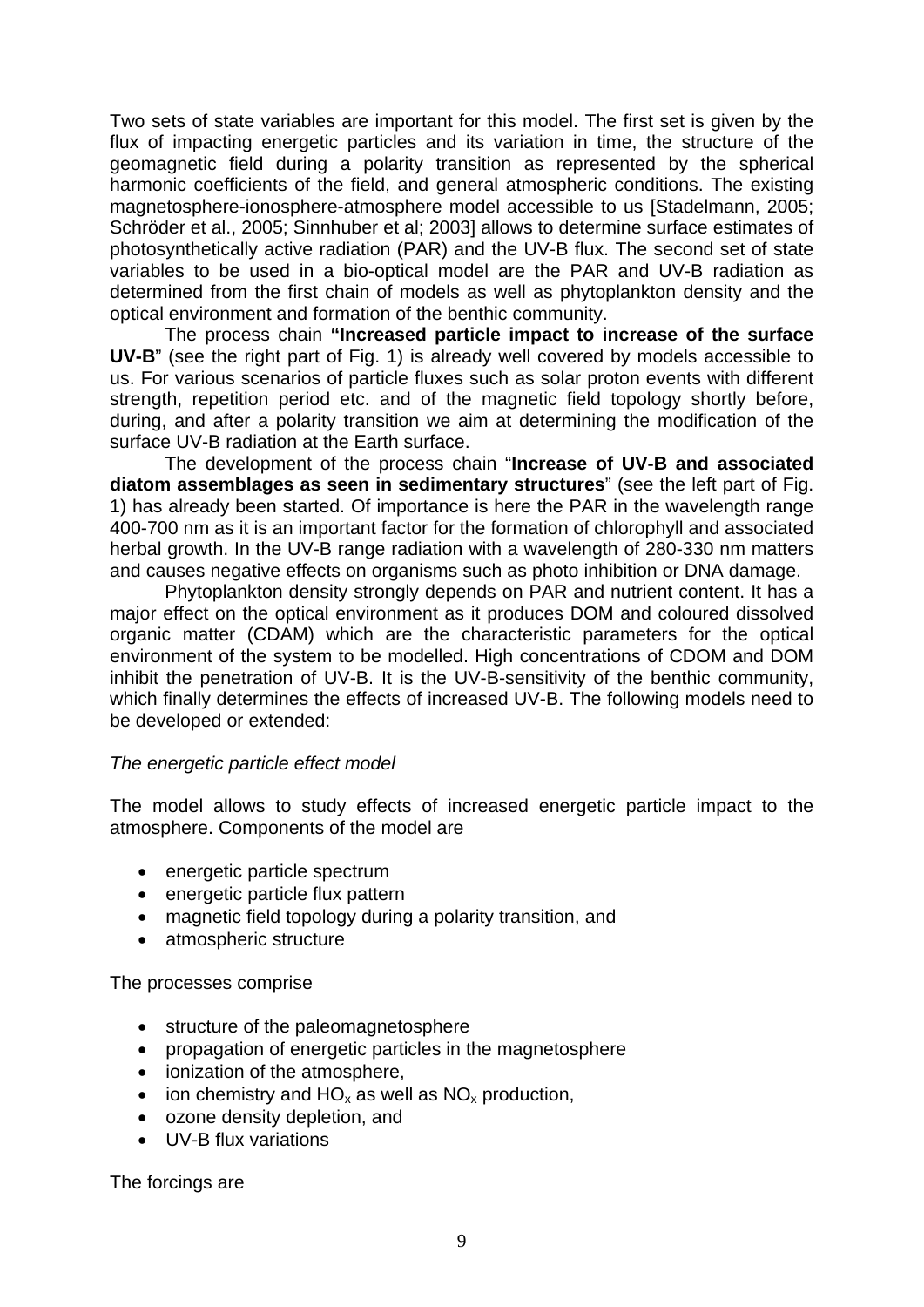• energetic particles

This model will be based on several documented polarity transitions such as the Matuyama-Brunhes transition. Global distributions of particle impact regions will be determined together with their associated UV-B surface distributions. An existing model needs to be extended. For polarity transitions of the very past a model of plate motions needs to be combined with the modeled surface UV-B radiation.

#### *The population model*

The model will be formulated in terms of partial differential equations for algal population dynamics and movement in a water column. Components of the model are

- algal density,
- density of coloured organic matter,
- density of detritus and
- radiation levels of PAR and UV-B.

The processes comprise

- photosynthesis,
- photoinhibition,
- passive and active movement,
- production of CDOM.
- absorption of radiation by in-water components.

The forcings are

- radiation
- temperature
- nutrition

The model will be used to study the emergence and stability of spatio-temporal patterns dependent on radiation fluxes and sedimentation patterns of CDOM.

#### *The key species interaction model*

There are several algal classes differing with respect to the distribution of pigments, therefore it is to be expected that community structure and spatial distribution is strongly influenced by the radiation environment. We are aware, that modelling a complete food web is not feasible. Therefore, a model system with only few species shall be set up in order to study

- the emergence of community patterns under constant external radiation forcing
- the resilience of community patterns with respect to short and long term UV-B variation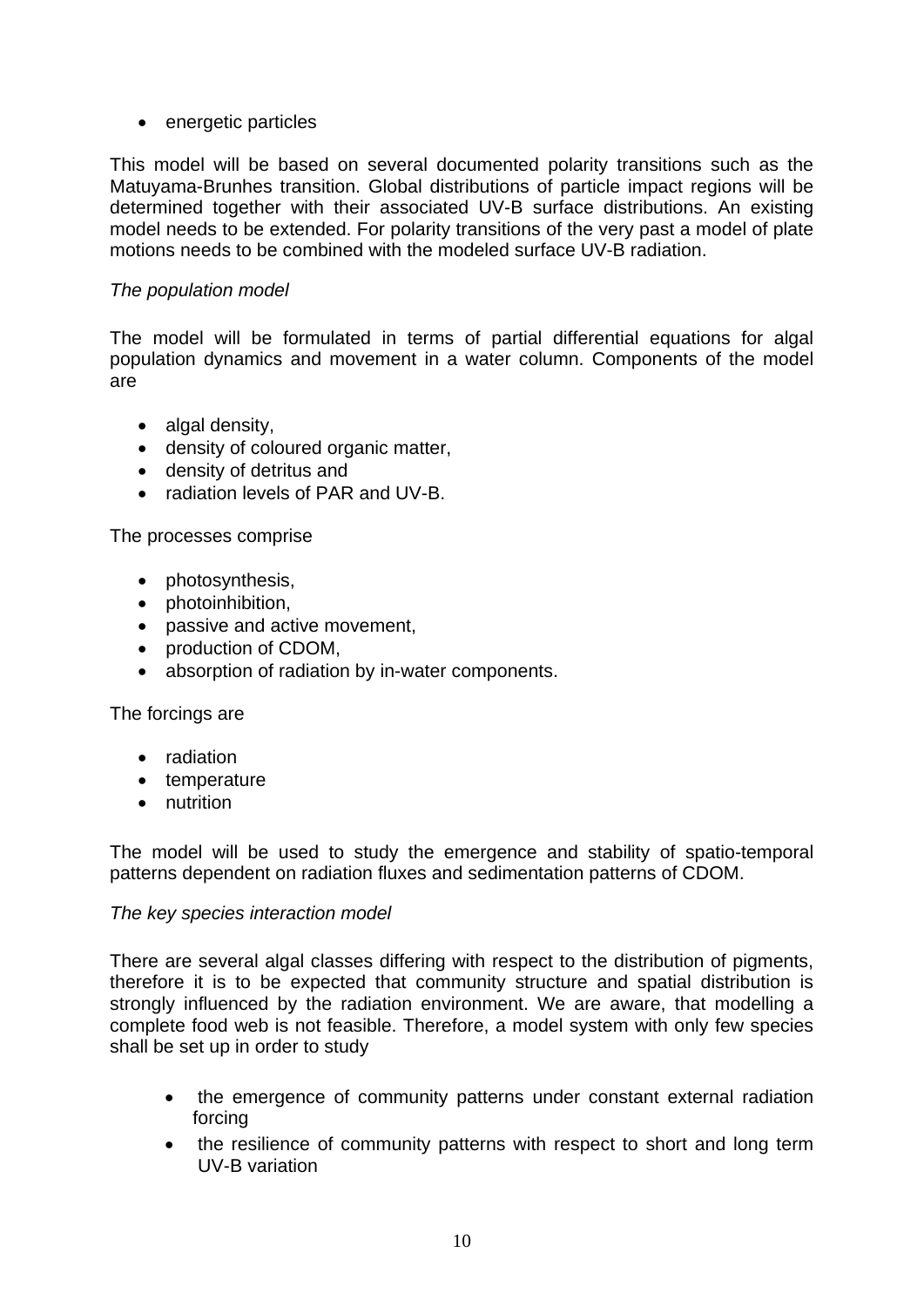• changes in community patterns provoked by drastic changes in UV-B fluxes during a polar transition

#### *The genetic drift model*

Environmental stress accelerates evolutionary processes. Therefore, the population and interaction models will be reformulated in a genetic setting incorporating mutation and fitness parameters such as the production rate of UV mitigating substances. The model structure will hybrid comprising

- stochastic elements for the generation of mutations
- a genetic submodel
- and a deterministic dynamical model for the interactions of populations

With the family of models as outlined above we shall be able to understand in some detail at least one aspect of MIAB interaction. In particular, we are interested to quantify this interaction with respect to its severity, that is we aim at determining a nonlinear transfer function allowing the assessment of cause-effect relations between increased energetic particle influx during a polarity transition and the hypothetical consequences for the biosphere system assumed here. Also, we are interested in the determination of any lag time between a polarity transition and its possible biospheric consequences. The determination of such a lag time is important for any correlative study between paleomagnetic data and biospheric proxidata.

Furthermore, we like to identify possible stratigraphic signatures which can be used as a suitable proxy to verify our hypothesis.

### **3.2 Work schedule (Arbeitsprogramm)**

The following work packages are necessary to conduct the proposed study; the overall project plan is outline in the attached milestone diagram (Fig. 2).

| P1: | Handling and maintenance of the magnetospheric and particle module                                            | Permanent task |
|-----|---------------------------------------------------------------------------------------------------------------|----------------|
| P2: | Definition of a suitable geomagnetic polarity transition scenario                                             | 1 months       |
| P2: | Model calculations for the surface response of the chosen<br>geomagnetic and energetic particle flux scenario |                |
| P3: | Development of the bio-optical model                                                                          | 3 months       |
|     |                                                                                                               | 3 months       |
| P4: | Development of the phytoplankton model                                                                        | 3 months       |
| P5: | Development of the interaction model                                                                          | 6 months       |
| P6: | Development of the genetic drift model                                                                        | 6 months       |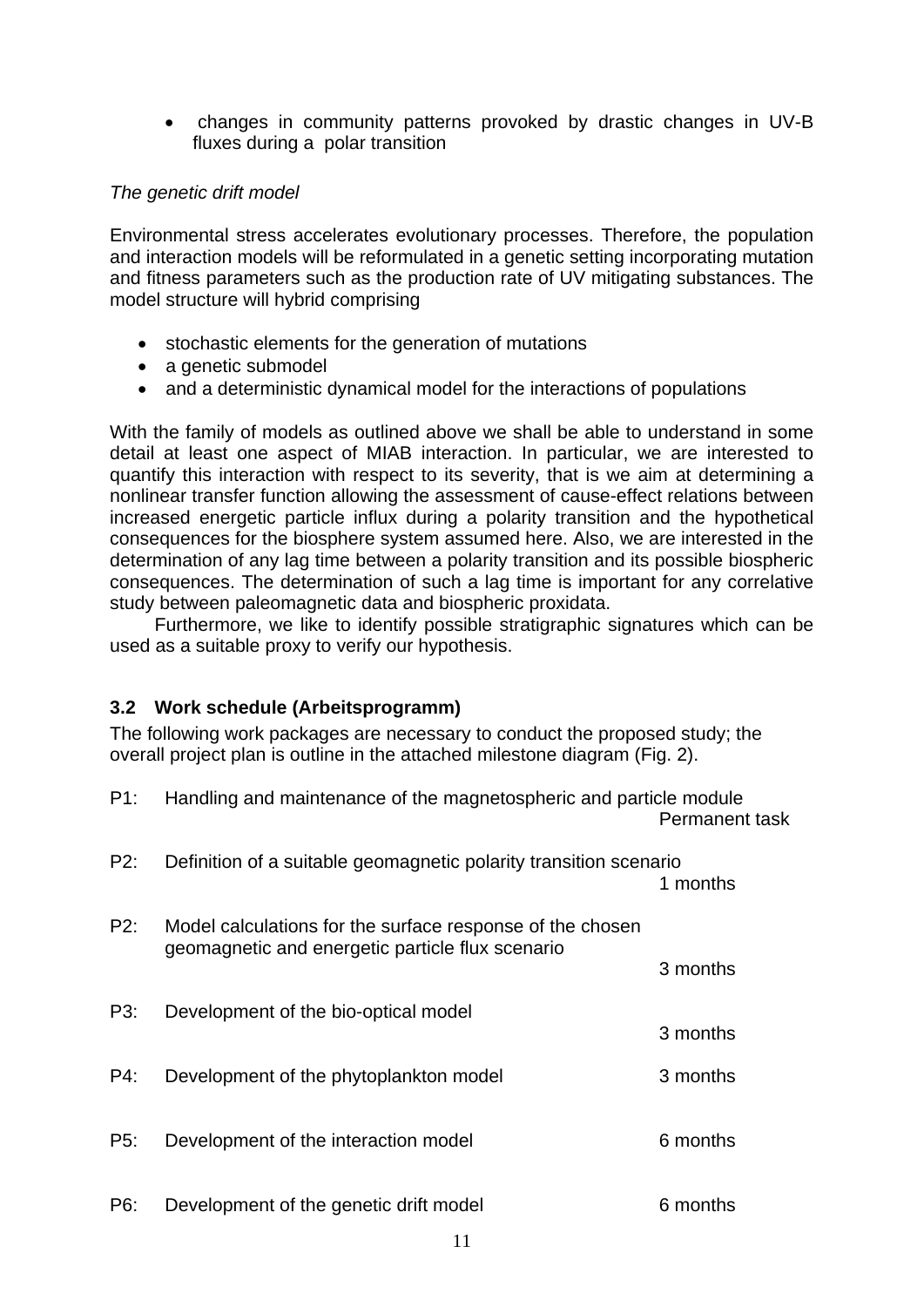| P7: | Integration of the models              | 2 months |
|-----|----------------------------------------|----------|
| P8: | Global model runs                      | 4 months |
| P9: | Hypothesis building for possible proxi | 2 months |
|     | P10: Final evaluation                  | 6 months |

The work packages P1 to P7 define to first proposal period, for which funding is requested here.

#### **References**

Apel, H., Paudyal M. S. and Richter, O., *Evaluation for treatment strategies of the late blight Phytophtera infestans in Nepal by population dynamics modelling*. Environmental modelling and Software, 18, 355-364, 2003.

Baumgartner, S., J. Beer, J. Masarik, G. Wagner, L. Meynadier, H.-A. Synal,

*Geomagnetic Modulation of the 36Cl flux in the GRIP ice core greenland*, Science, 279, 1330, 1998.

- Britt, A.B., *Repair of DNA damage induced by ultraviolet radiation*, Plant. Physiol., 108, 891-896, 1995.
- Casale, G.R., D. Meloni, S. Miano, S. Palmieri, A. M. Siani, F. Cappellani, *Solar UV-B irradiance and total ozone in Italy: Fluctuations and trends,* J. Geophys. Res., 105, 4895-4902, 2000.
- Crutzen, P. J., I. S. A. Isaksen, G. C. Reid, *Solar proton events: stratospheric sources of nitric oxids*, Science, 189, 457-459, 1975.
- Garcia-Pichel, F. and R.W. Castenholz, *Characterization and biological implications of scytonemin, a cyanobacterial sheath pigment*, J. Physiol., 27, 395-409, 1991.
- Glassmeier, K.H*., Planetare Magnetfelder Forschung ohne Ende*, in: Emmermann, R. (Ed.), An den Fronten der Forschung, Kosmos-Erde-Leben, Verhandlungen der Gesellschaft Deutscher Naturforscher und Ärzte, 122. Versammlung, Halle, p. 45-53, 2003
- Glassmeier, K.H., J. Vogt, A. Neuhaus, S. Buchert, *Concerning long-term geomagnetic variations and space climatology*, Ann. Geophys., 22, 3669- 3677, 2004.
- Häder, D.-P*., Effects of solar UV-B radiation on aquatic ecosystems*, Adv. Space. Res., 26, 2029-2040, 2000.
- Harrison, C. G. A.: *Evolutionary processes and reversals of the Earth's magnetic field*. Nature, 217, 46-47, 1968.
- Hays, J. D., *Faunal extinctions and reversals of the Earth's magnetic field*, Geol. Soc. Am. Bull., 82, 2433-2447, 1971.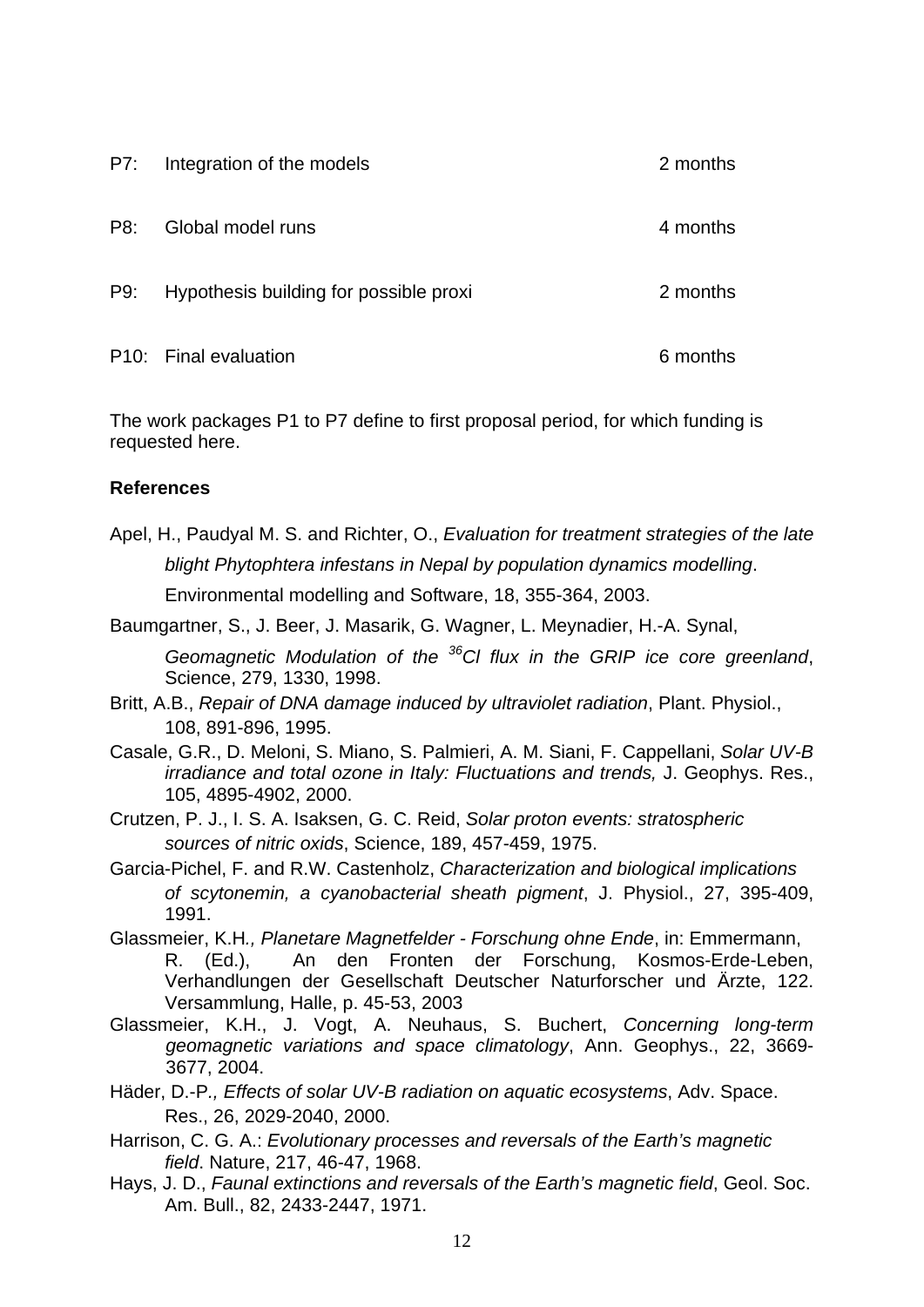- Hiete, M., U. Berner, O. Richter, *Calculation of global carbon dioxide emissions: Review of emission factors and a new approach taking fuel quality into consideration*, Global Biogeochemical Cycles, 15 (1), 169-181, 2001.
- Jackman, C. H., R. D. McPeters, G. J. Labow, E. L. Fleming, C. J. Praderas, J. M. Russell, *Northern hemisphere atmospheric effects due to the July 2000 solar proton event*, Geophys. Res. Lett., 28, 2883-2886, 2001
- Kerr, J.B., C. T. McElroy, *Evidence for large upward trends of ultraviolet-B radiation linked to ozone depletion,* Science, 262, 1032-1034, 1993.
- Leavitt, P.R., B.F. Cumming, J.P. Smol, M. Reasoner, R. Pienitz, and D. Hodgson, *Climatic control of UV radiation effects on lakes*, Limnol. Oceanogr. ,48, 2062- 2069, 2003.
- Madronich, S., *Implications of recent total atmospheric ozone measurements for biologically active ultraviolet radiation reaching the earths surface,* Geophys. Res. Lett., 19, 37-40, 1992.
- Markgraf, V., Bradbury, P.J., Schwalb, A., Burns, S.J., Stern, C., Ariztegui, D., Gilli, A., Anselmetti, F., Stine, S. & Maidana, N., *Reconstructing Holocene limnological and paleoenvironmental changes in Patagonia: Paleoclimatic history of Lago Cardiel, Argentina (49°S)*, The Holocene, 13 (4), 581-591, 2003.
- McHargue, L. R., D. Donahue, P. E. Damon, C. P. Sonett, D. Biddulph, G. Burr, *Geomagnetic modulation of the late Pleistocene cosmic-ray flux as determined by 10Be from Blake Outer Ridge marine sediments,* Nucl. Instr. Meth. Phys. Res. 172, 555-561, 2000.
- Merrill, R.T., P.L. McFadden, *Geomagnetic polarity transitions*, Rev. Geophys. 37, 201-226, 1999.
- Mittler, R., E. Tel-Or, *Oxidative stress responses in the unicellular cyanobacterium Synechococcus PCC7942*, Free Radical Res. Commun., 12, 845-850, 1991.
- Pienitz, R., W. F. Vincent, *Effect of climate change relative to ozone depletion on UV exposure in subarctic lakes*, Nature, 404, 484 - 487, 2000.
- Raup, D. M., *Magnetic reversals and mass extinctions*, Nature, 314, 341-343, 1985.
- Richter, O., *Simulation des Verhaltens ökologischer Systeme: Mathematische Methoden und Modelle*. VCH-Verlag, Weinheim 1985.
- Richter O., D. Söndgerath, *Parameter Estimation in Ecology: the link between data and models*. VCH-Publishers, Weinheim, New York 1990.
- Richter, O. R. Seppelt, *Modellierung der vertikalen Ausbreitung genetischer Eigenschaften: Kopplung von Pollentransport mit einem populationssdynamischen und –genetischen Modell,* Journal of Plant Diseases and Protection, Special Issue, XVI, 351-357, 2002.
- Richter, O., R. Seppelt, *Flow of genetic information through agricultural ecosystems: a generic modelling framework with application to pesticide resistant weeds and genetically modified crops*. Ecological Modelling 174, 55-66, 2004.
- Rozema, J., A. J. Noordijk, A. Broekman, A. van Beem, B. M. Meijkamp, N. V. J. De Bakker, J. W. M. Van de Staaij, M. Stroetenga, S. J. P. Bohncke, M. Konert, S. Kars, H. Peat, R. I. L. Smith, P. Convey, *(Poly)phenolic compounds in pollen and spores of Antarctic plants as indicators of solar UV-B*, in: Rozema, J., Y. Maneta, L.-O. Björn (Eds.), Response of Plants to UV-B radiation, Kluwer Academic Publisher, Dordrecht, 2002.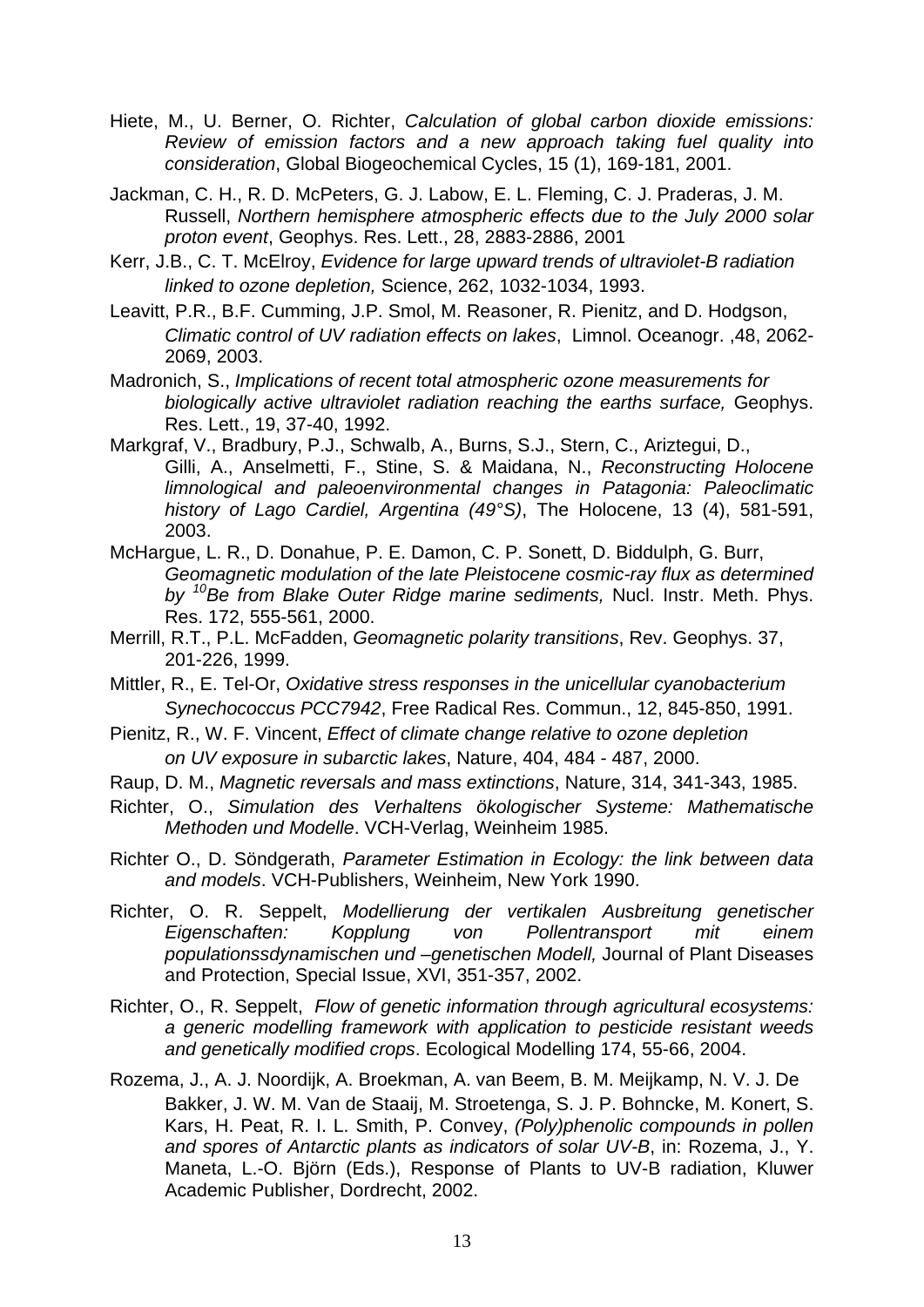Schröder, J., B. Heber, F. Steinhilber, M. B. Kallenrode, *Energetic particles in the atmosphere: A monte-Carlo simulation*, Adv. Space Res., in press, 2005.

- Schwalb, A., *Lacustrine ostracodes as stable isotope recorders of late-glacial and holocene environmental dynamics and climate*, J. Paleolim., 29 (3), 265- 351, 2003.
- Schwalb, A., Burns, S.J., Cusminsky, G., Kelts, K., Markgraf, V. & Patagonian Lake Drilling Team, *Assemblage diversity and isotopic signals of modern ostracodes and host waters from Patagonia, Argentina*. Palaeogeogr. Palaeoclim. Palaeoecol.,187, 323-339, 2002.
- Schwalb, A. & Dean, W.E., *Reconstruction of hydrological changes and response to effectivemoisture variations from North-Central USA lake sediments*, Quaternary Science Reviews, 21, 1541-1554, 2002.
- Sinha, R. P. and D.-P. Häder, *Life under solar UV radiation in aquatic organisms,*  Adv. Space Res., 30, 1547-1556, 2002.
- Sinnhuber, M. et al., *A model study of the impact of magnetic field structure on atmospheric composition during solar proton events,* Geophys. Res. Lett., 30, DOI 10.1029/2003GL017265, 2003.

Solomon, S., *The mystery of the Antarctic ozone 'hole'*, Rev. Geophys., 26, 131-148, 1988.

- Stadelmann, A., J. Vogt, K. H. Glassmeier, M. B. Kallenrode, G. H. Voigt, *A magnetic field model for cosmic ray flux in paleomagnetospheres*, Planet. Space Sci., submitted, 2005.
- Staehelin, J., N. R. P. Harris, C. Appenzeller, J. Eberhard, *Ozone trends: A review*, Rev. Geophys., 39, 231-290, 2001.
- Tauxe, L., *Sedimentary records of relative paleointensity of the geomagnetic field: Theory and practice*, Rev. Geophys., 31, 319-354, 1993.
- Tinsley, B. A. and G. W. Deen, *Apparent tropospheric response to MeV-GeV particle flux variations: a connection via electrofreezing of supercolled water in highlevel clouds?*, J. Geophys. Res., 96, 22283, 1991.
- Valero-Garcés, B.L., Delgado-Huertas, A., Navas, A. Edwards, L., Schwalb, A., Ratto, N., *Patterns of regional hydrological variability in western Altiplano (18- 26°S) lakes during the last 500 years,* Paleogeogr. Paleoclim. Paleoecol., 194, 319-338, 2003.
- Vogt, J., K.H. Glassmeier, *On the location of trapped particle populations in the paleomagnetosphere*, J. Geophys. Res., 105, 13063-13071, 2000.
- Vogt, J., K.H. Glassmeier, *Modelling the paleomagnetosphere: Strategy and first results*, Adv. Space Res., 28, 863-868, 2001.
- Watkins, N. D.: *Geomagnetic Polarity Change and Faunal Extinction in the Southern Ocean*. Science, 156, 1083-1086, 1967.

### **4 Funds (Beantragte Mittel)**

### **4.1 Staff (Personalbedarf)**

1 x IIa BAT/2 for 2 years (PhD student Petra Moebus; personal details attached)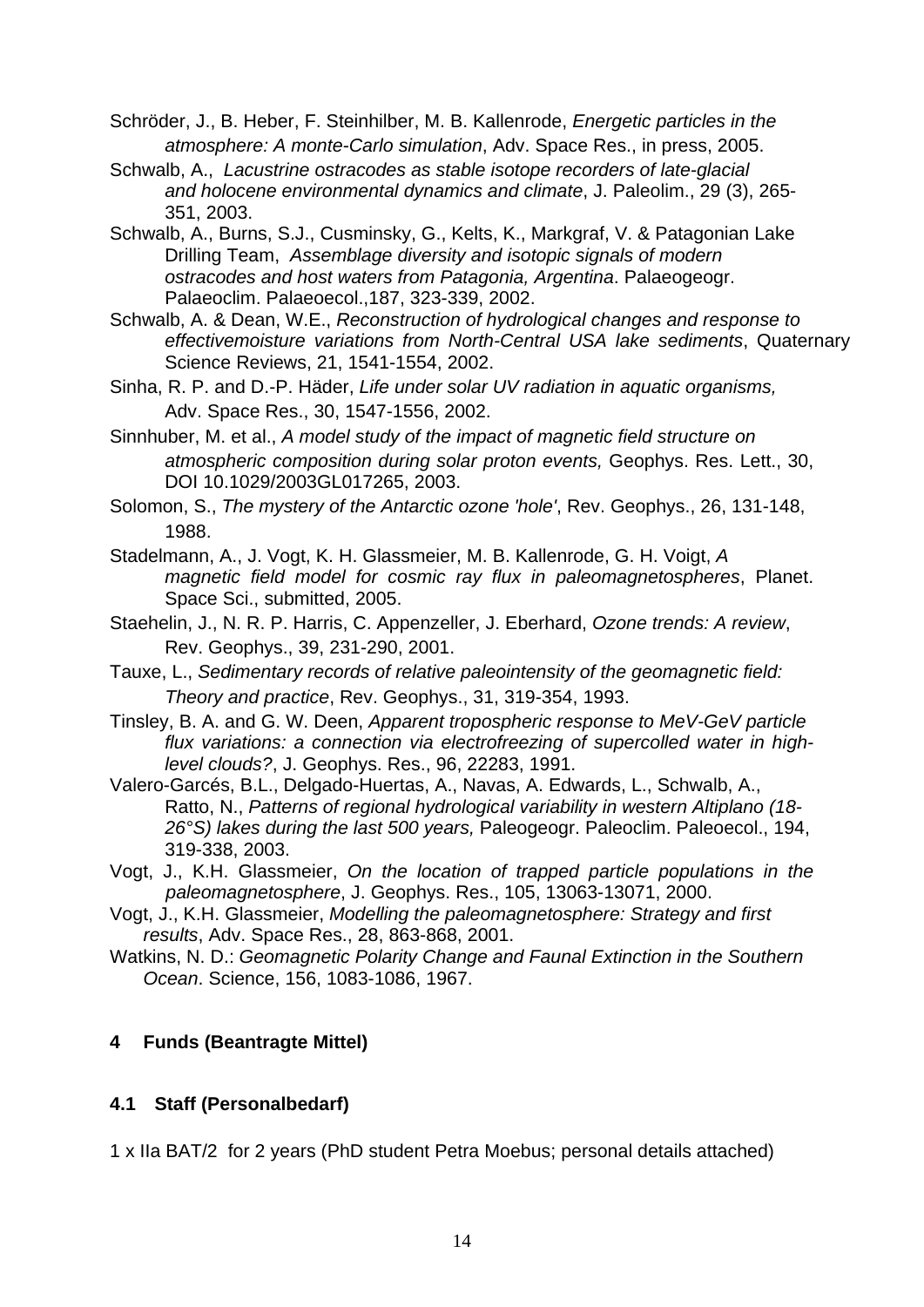This research scientist will be responsible for all aspects of the proposed modelling efforts.

### **4.2 Scientific instrumentation (Wissenschaftliche Geräte)**

None

## **4.3 Consumables (Verbrauchsmaterial)**

None; all necessary consumables will be provided by the Institute of Geophysics and extraterrestrial Physics.

## **4.4 Travel expenses (Reisen)**

Travel support is requested for visits at cooperating institutions in Osnabrück, Bremen, Quebec and to present the research results at international science conferences such as the EGU meeting in Vienna:

Cooperation with Prof. Joachim Vogt (IUB,Bremen)

1 Person one single day trip in 2006 and 2007 each 200,00 € Cooperation with Prof. Notholt and Dr. Sinnhuber (University Bremen) 1 person two five-days trip in 2006 and 2007 900,00 € Cooperation with Prof. Kallenrode (University of Osnabrück) 1 person one five-days trip in 2006 450,00 € Cooperation with Prof. Pienitz (Université Laval, Québec) 1 person one seven-days in 2006 six days (per diem 100,-  $\epsilon$ ) 700,00  $\epsilon$ Flight costs 814,00  $\in$ Access to airports etc.  $100,00 \in$  \_\_\_\_\_\_\_ 1614,00 € EGU conference Vienna 2006 1 person for six days (per diem 106,-  $∈$ ) 636,00  $∈$ Train ticket 280,00  $\in$ \_\_\_\_\_\_\_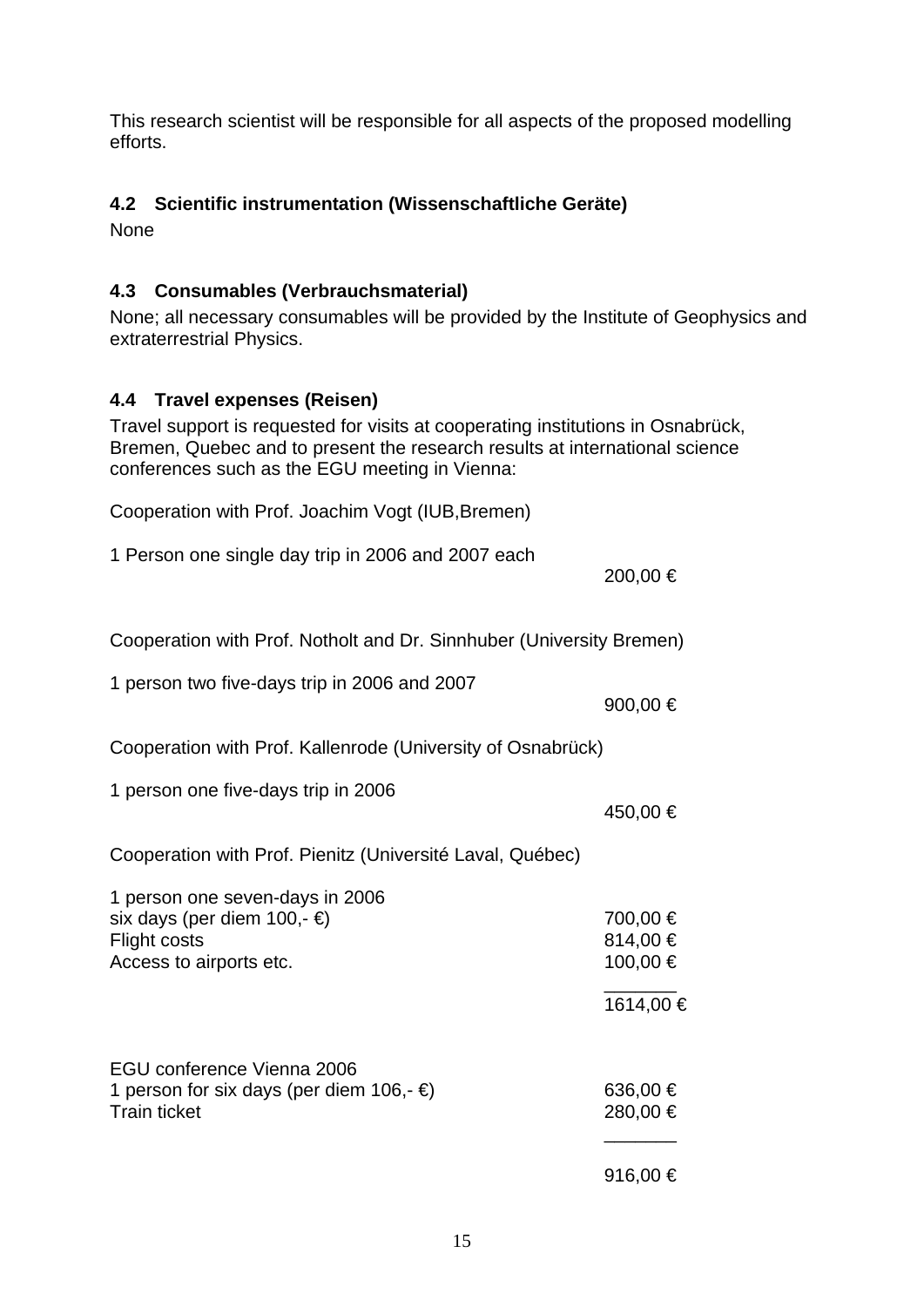| EGU conference Vienna 2007                    |              |
|-----------------------------------------------|--------------|
| 1 person for six days (per diem 106,- $\in$ ) | 636,00 €     |
| <b>Train ticket</b>                           | 280,00 €     |
|                                               |              |
|                                               | 916,00 $\in$ |
| Total cost of travel:                         | 4996,00 €    |

The travel costs are entirely planned for Mrs. Petra Moebus. Other travel costs will be covered by internal TUBS funds.

### **4.5 Publication costs (Publikationskosten)**

Publication costs will be covered by internal funds from the Institute of Geophysics and extraterrestrial Physics of the Technical University of Braunschweig.

### **4.6 Other costs (Sonstige Kosten)**

1 x FEMLAB Single User Licence 3845,40 €

The planned modelling of the consequences of energetic particle accessing the magnetosphere-ionosphere.atmosphere system can be performed using existing software codes running using existing licenses such as IDL or Mathematica. However, the planned modelling of the aquatic ecosystem response on ozone depletion will be done using the FemLab Toolkit, a well-tested software system, already in use at the Institute of Geoecology of the Technical University of Braunschweig. However, the existing licenses are personal user licenses which requires to buy at least one more license for the research scientist of the EcoMag team. Using the FEMLAB software is mandatory for this project due to the fast experience in using this software tool already exists at the Institute of Geoecology.

#### **5 Preconditions for carrying out the project (Voraussetzungen für die Durchführung des Vorhabens)**

#### **5.1 Our team (Zusammensetzung der Arbeitsgruppe)**

The research team at the Technical University of Braunschweig consists of the following people:

| Prof. Dr. Karl-Heinz Glaßmeier | Institute of Geophysics and extraterrestrial Physics                                |
|--------------------------------|-------------------------------------------------------------------------------------|
|                                | Dipl.-Geoökologin Petra Moebus Institute of Geophysics and extraterrestrial Physics |
|                                | (salary requested here)                                                             |
| Prof. Dr. Otto Richter         | Institute of Geoecology                                                             |
| Prof. Dr. Antie Schwalb        | Institute of Environmental Geology                                                  |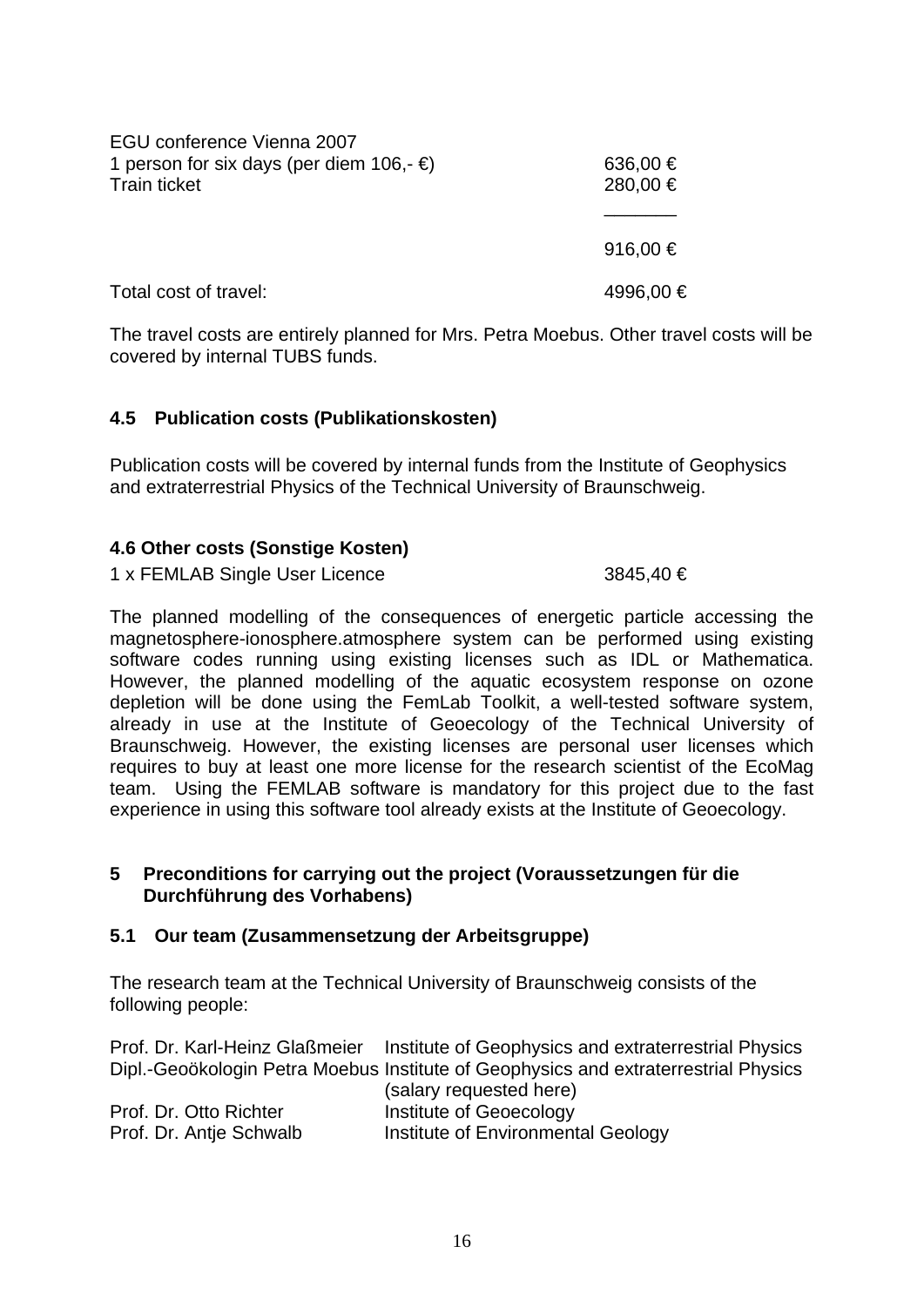### **5.2 Cooperation with other scientists (Zusammenarbeit mit anderen Wissenschaftlern)**

| Cooperation with the following research groups is necessary: |                            |
|--------------------------------------------------------------|----------------------------|
| Institute of Environmental Physics, University of Osnabrück  | M.B. Kallenrode            |
| Institute of Environmental Physics, University of Bremen     | J. Notholt<br>M. Sinnhuber |
| Dept. of Physics, International University of Bremen         | J. Vogt                    |
| Centre d'études nordiques, Université Laval                  | R. Pienitz                 |

These colleagues have expressed their large interest in cooperation and support as stated in the attached letters.

### **5.3 Foreign contacts and cooperations (Arbeiten im Ausland und Kooperationen mit ausländischen Partnern)**

Currently we envisage a closer cooperation with Prof. Reinhard Pienitz, Centre d'études nordiques, Départment de géographie, Université Laval in Quebec. As this project is a very interdisciplinary one we aim at building up further intensive contacts with other research groups in foreign countries in order to find support for the planned activities. Attending meetings such as the EGU meeting is a very suitable opportunity to build up these contacts and cooperations.

## **5.4 Scientific equipment available (Apparative Ausstattung)**

The planned model calculations can be done on existing personal computers and by accessing the supercomputer facility of the state of Lower Saxonia.

## **5.5 Running costs (Laufende Mittel)**

All running costs will be covered by funds from the Institute of Geopyhsics and extraterrestrial Physics of the Technical University of Braunschweig.

## **5.6 Other requirements (sonstige Vorausetzungen)**

None

## **6 Declarations (Erklärungen)**

This proposal has not been submitted to any other research organisation. If we intend to do so we shall immediately inform the Deutsche Forschungsgemeinschaft.

The DFG spokesman at the Technical University of Braunschweig has been informed about this proposal